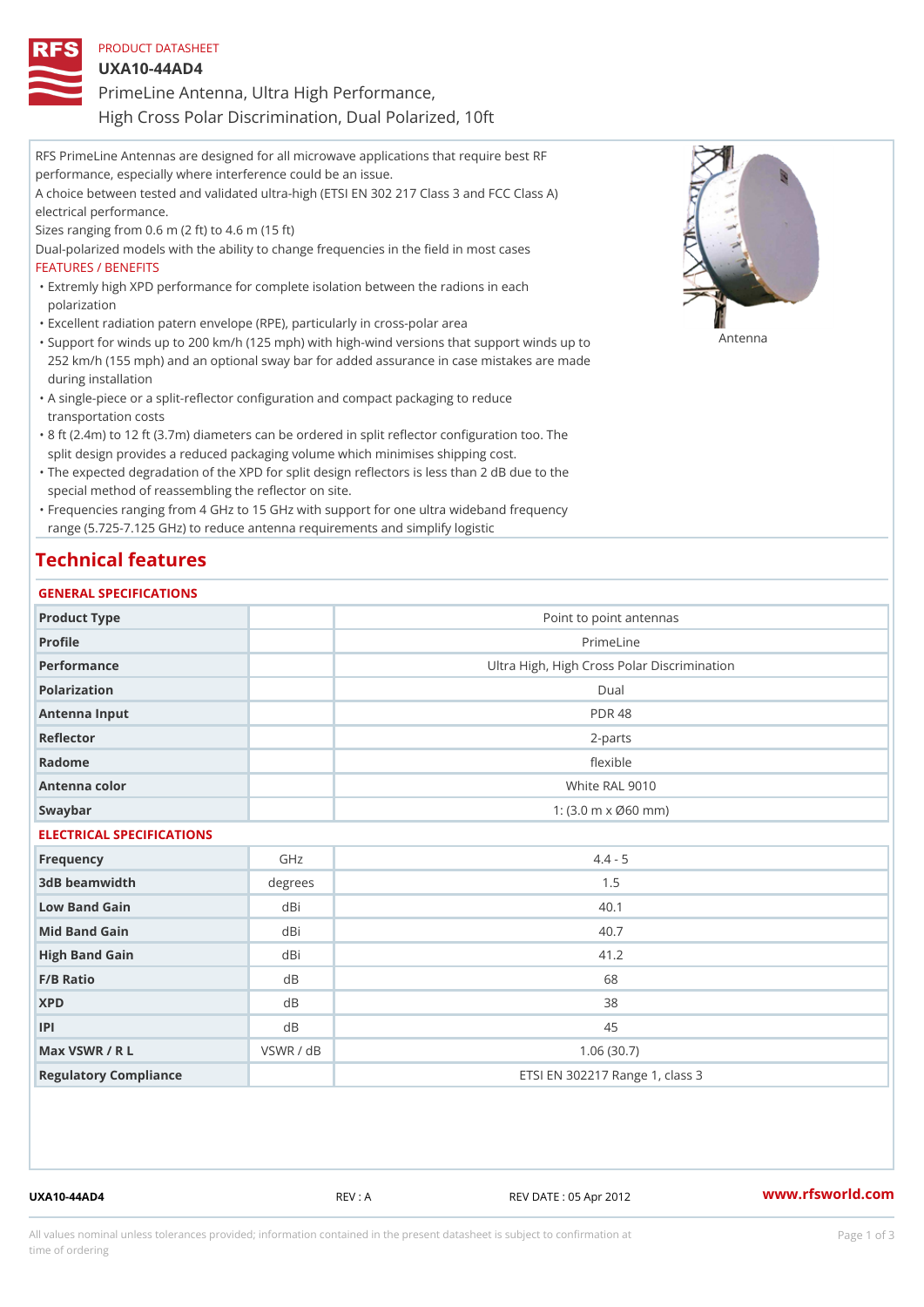# PRODUCT DATASHEET UXA10-44AD4 PrimeLine Antenna, Ultra High Performance, High Cross Polar Discrimination, Dual Polarized, 10ft

| MECHANICAL SPECIFICATIONS               |              |                                                                          |  |  |
|-----------------------------------------|--------------|--------------------------------------------------------------------------|--|--|
| Diameter                                | ft $(m)$     | 10(3)                                                                    |  |  |
| Elevation Adjustment                    | degree:      | ± 5                                                                      |  |  |
| Azimuth Adjustment                      | degrees      | ± 5                                                                      |  |  |
| Polarization Adjustment                 | degree:      | ± 5                                                                      |  |  |
| Mounting Pipe Diameter<br>minimum       | $mm$ (in)    | 114(4.5)                                                                 |  |  |
| Mounting Pipe Diameter<br>maximum       | $mm$ (in)    | 114(4.5)                                                                 |  |  |
| Approximate Weight                      | kg (lb)      | 290 (638)                                                                |  |  |
| Survival Windspeed                      | $km/h$ (mph) | 200 (125)                                                                |  |  |
| Operational Windspeed                   | $km/h$ (mph) | 190 (118)                                                                |  |  |
| <b>STRUCTURE</b>                        |              |                                                                          |  |  |
| Radome Material                         |              | PVC coated fabric                                                        |  |  |
| FURTHER ACCESSORIES                     |              |                                                                          |  |  |
| optional Swaybar                        |              | 1: SMA-SK-60-3000A (3.0 m x Ø60 mm)                                      |  |  |
| Further Accessories                     |              | SMA-WK-10: Wind Kit<br>SMA-SKO-UNIVERSAL-L : Universal sway bar fixation |  |  |
| MOUNTOUTLINE                            |              |                                                                          |  |  |
| m <sub>m</sub><br>$Dimension_A$<br>(in) |              | 3220(126.8)                                                              |  |  |
| m m<br>Dimension_B<br>(in)              |              | 1640(64.6)                                                               |  |  |

Dimension\_C

Dimension\_E

Dimension\_F

 $114$  m m (4.5 \_ i r )  $\sqrt{$  ii p  $\ge$ 

 $Dim_D - D -$ 

mm (in)

m m

m<sub>m</sub> (in)

m<sub>m</sub> (in)

550 (21.7)

190 (7.5)

370 (14.6)

1440 (56.9)

UXA10-44AD4 REV : A REV : A REV DATE : 05 Apr 2012 WWW.rfsworld.com